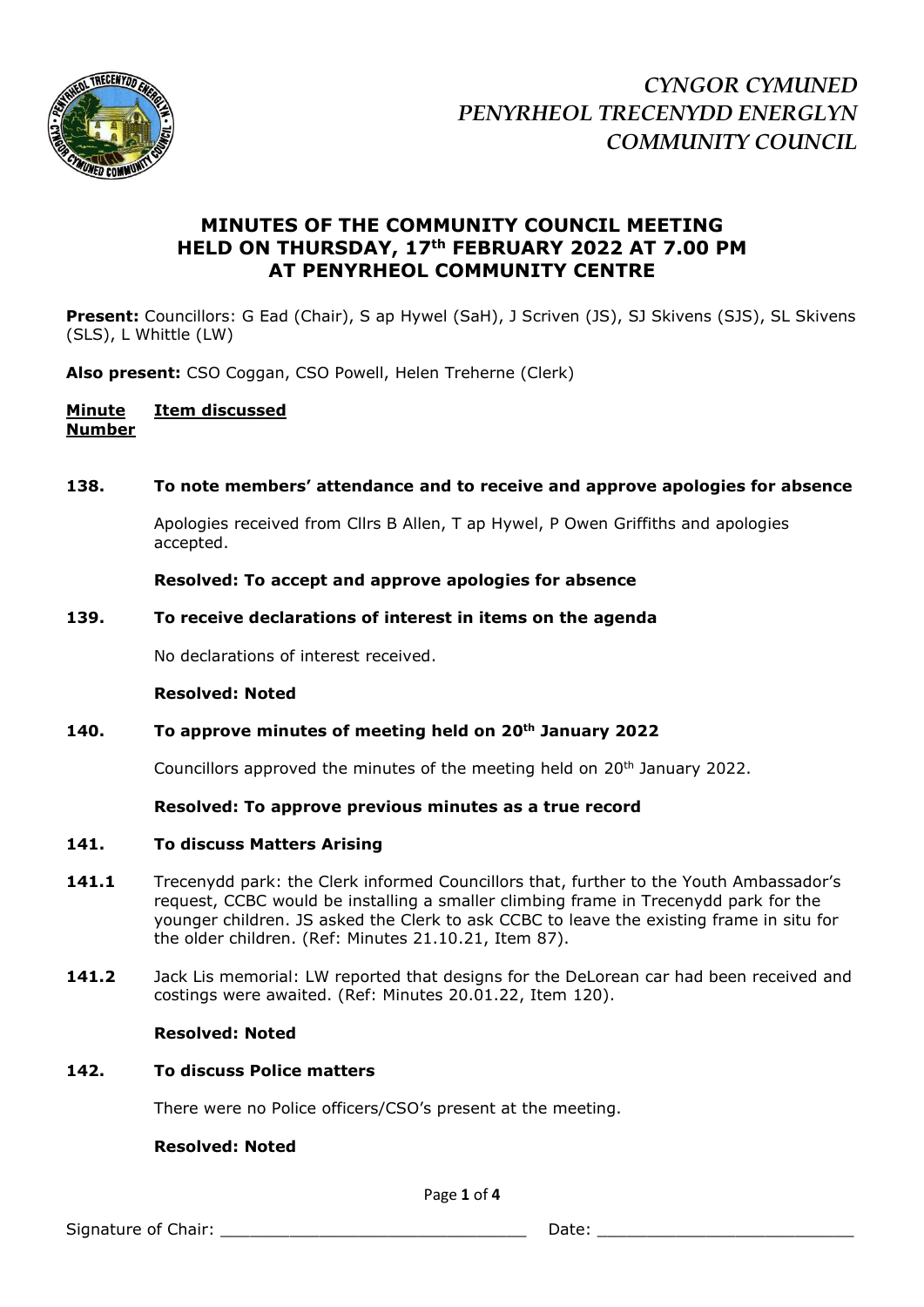# **143. To discuss items/issues brought up by Councillors/COVID-19 update**

JS reported that a drain in Trecenydd was still overflowing and people were parking near a junction, causing a danger to other drivers and pedestrians. JS to forward details of this to Clerk for forwarding on to CCBC.

# **Resolved: JS to forward details of parking on junction to Clerk**

JS reported on the unacceptable sate of the area surrounding the Grange Flats in Second Avenue, ie broken fence, mess caused by chippings etc. Clerk to contact Cadwyn again.

# **Resolved: Clerk to contact Cadwyn**

JS reported that cars were not stopping at the junction of Second and East Avenues. Clerk to contact CCBC about implementing a stop line at the junction.

### **Resolved: Clerk to contact CCBC regarding a stop line at the junction of Second and East Avenues**

# **144. To receive verbal reports from Chairs of committees**

**144.1** The Chair of the CIL Working Group reported that Councillors had looked at land for the BMX dirt track and had met with CCBC officer and a dirt track company. Access would need to be investigated, a feasibility study carried out and the project would need to go out to tender. A public consultation would also need to be carried out before going ahead with any of the projects. A 'Keep Clear' marking at the junction from the main road to Heol Aneurin had been suggested by the Working Group. Councillors approved payment from the CIL fund of £500 for this work. Installation of two bus shelters in Hendredenny had been discussed and the Clerk was obtaining costings. An environmental project and also possible floodlighting had also been discussed and SJS would be contacting CCBC to discuss possible funding avenues and possible issues arising from light pollution.

#### **Resolved:**

- **1. To approve payment from the CIL funds of £500 for the 'Keep Clear' marking.**
- **2. SJS to contact CCBC regarding floodlights.**
- **3. Clerk to get costings for bus shelters in Hendredenny.**
- **145. To receive Youth Ambassador report**

The Youth Ambassador had nothing to report at this meeting

### **Resolved: Noted**

# **146. To discuss Communications, Website and Social Media**

The Chair reported that the Facebook page was popular and had received many likes.

**Resolved: Noted**

# **147. To discuss CIL Funds**

Please see Item 123.1 above.

**Resolved:** 

### **148. To discuss planning applications**

The following planning applications were discussed:

**148.1** 22/0032/FULL - 18 Lon-y-Tresglen, Caerphilly CF83 2QP

#### Page **2** of **4**

Initials of Chair: \_\_\_\_\_\_\_\_\_\_\_\_\_\_\_\_\_\_\_\_\_\_\_\_\_\_\_\_\_\_ Date: \_\_\_\_\_\_\_\_\_\_\_\_\_\_\_\_\_\_\_\_\_\_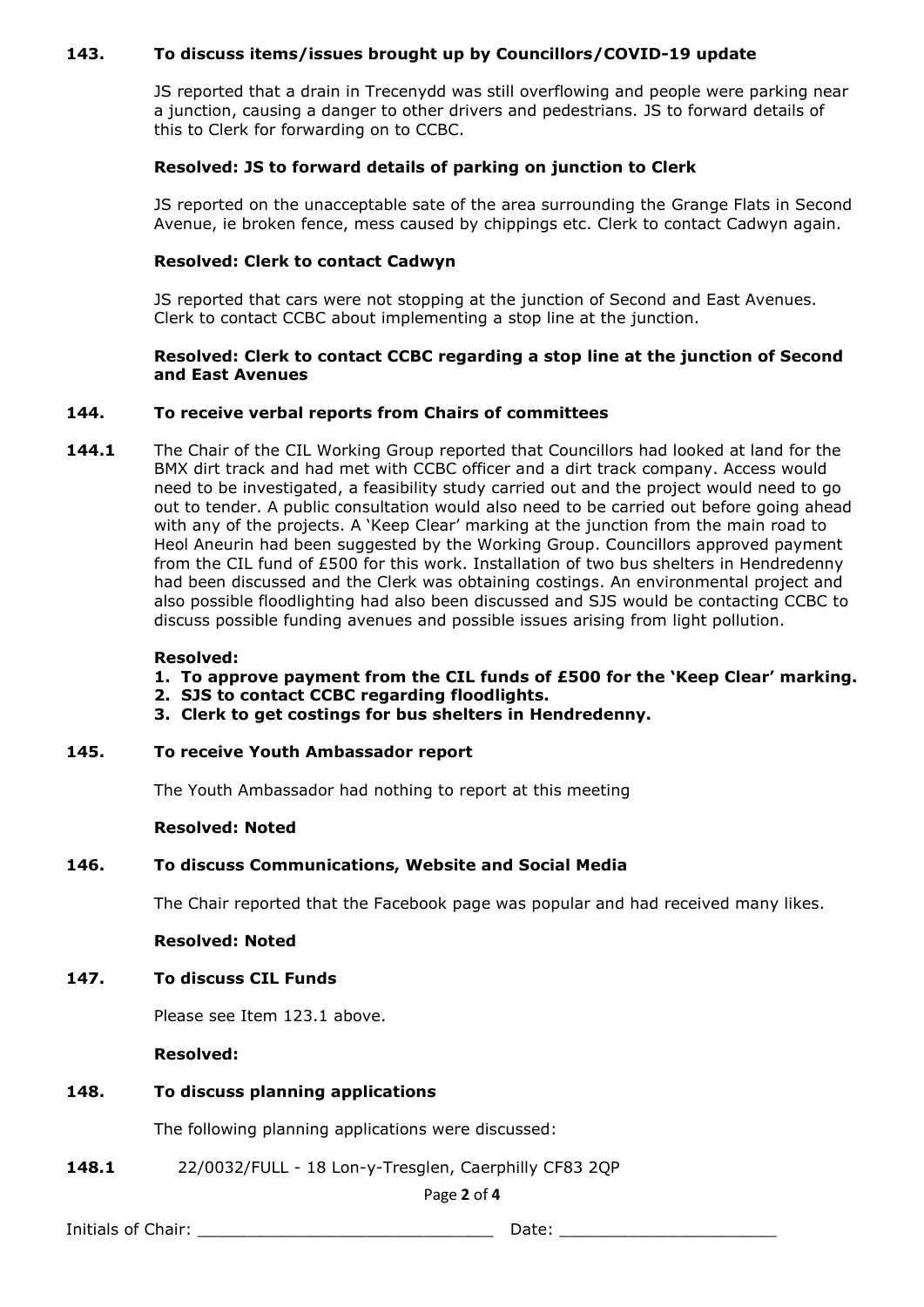- Replace defective screen fence with brick screen wall, construct off street vehicular hardstanding and conduct associated work

- **148.2** 22/0050/FULL 10 Cae Marchog, Caerphilly CF83 2TZ - Erect rear and side single storey extensions
- **148.3** 21/1047/CLEU 31 Thomasville, Penyrheol, Caerphilly CF83 2RE - Obtain a Lawful Development Certificate to seek confirmation that works to implement planning application 16/0623/FULL have begun within five years of the date of the decision notice
- **148.4** 21/1240/FULL 52 Denbigh Court, Hendredenny CF83 2UN - Erect two-storey side extension

### **Resolved: In the general interest of the community, no objections to be raised to Items 148.1 to 148.4**

# **149. To discuss correspondence received**

Councillors reviewed the following correspondence:

- **149.1** Email from One Voice Wales re: Violence against women Welsh Government consultation
- **149.2** Email from CCBC re: Public Survey of Visitors of Caerphilly County Borough Town Centres
- **149.3** Email from Calon Hearts re: defibrillators Clerk to look into possibility of placing defibrillator on Aneurin Park pavilion and in the area of Castell Maen

# **Resolved: Clerk to look into possible areas for defibrillators**

- **149.4** Email from One Voice Wales re: the Queen's Platinum Jubilee Beacons
- **149.5** Email from One Voice Wales re: the Community Food Strategy
- **149.6** Email from CCBC re: off-street parking places consolidation order 2019 to allow enforcement of E-taxi bays in car parks
- **149.7** Email from Wayne David, MP, regarding Parliamentary Boundary Review Caerphilly Constituency. SJS had prepared a letter on behalf of the Community Council, which was approved by Councillors.

**Resolved: To approve letter to be sent to Parliamentary Boundary Commission and Clerk to submit asap**

### **150. To discuss requests for grants**

150.1 Bethel Baptist Church

**Resolved: In the interest of benefit to the community, a grant of £200 to be approved**

# **150.2 St Cenydd Presbyterian Church foodbank**

As the foodbank was not part of the Trussel Trust, Councillors agreed that SJS should visit the church to discuss further. In the meantime, Councillors approved a grant of £250.

# **Resolved: In the interest of benefit to the community, a grant of £250 to be approved and SJS to visit the church to gather further information**

Page **3** of **4**